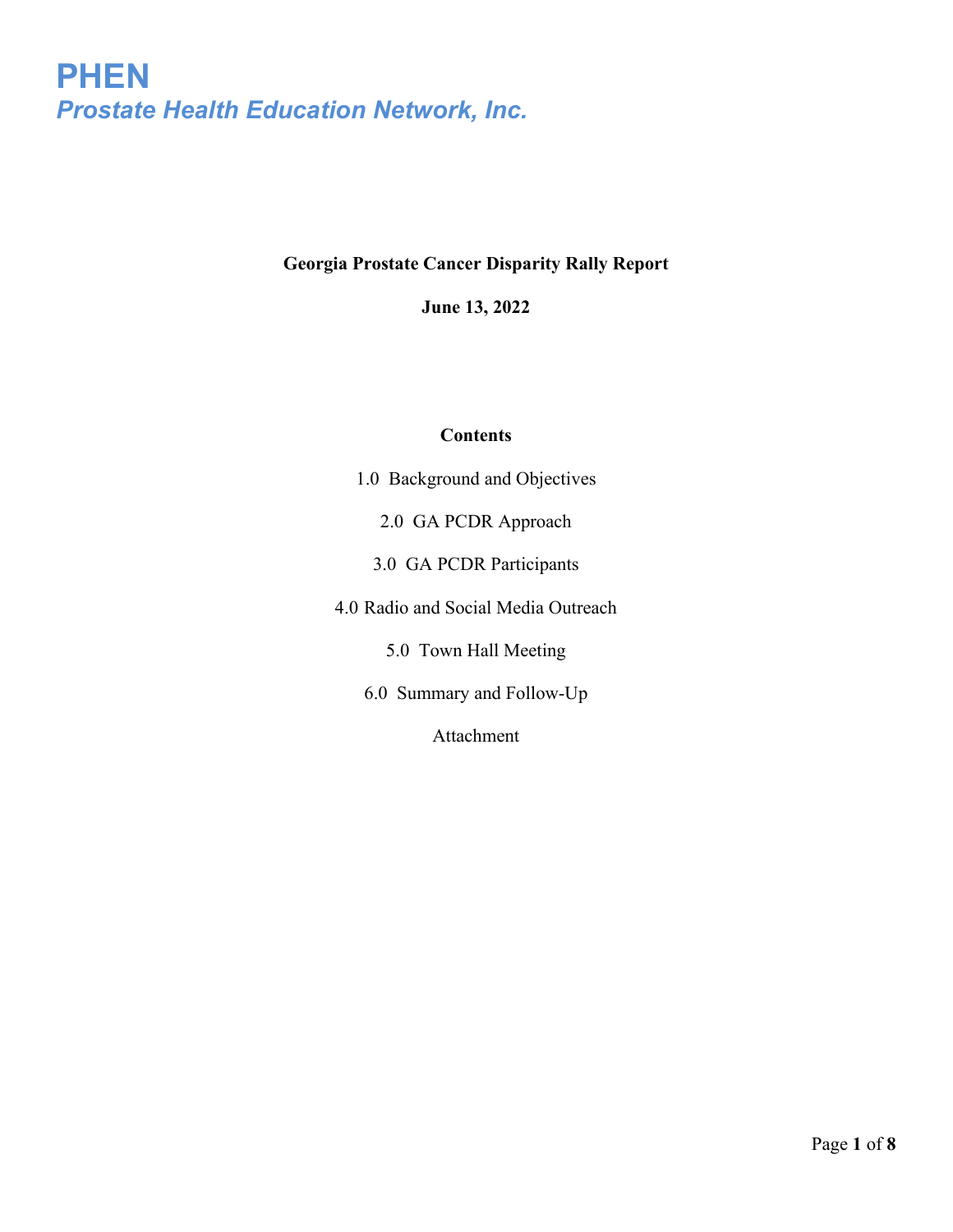### **Georgia Prostate Cancer Disparity Rally Report**

#### **1.0 Background and Objective**

According to American Cancer Society estimates, Georgia will have 9,150 new prostate cancer cases in 2022 which is the 9th highest incidence of the disease of all states. Black men in Georgia have an overall 77% higher incidence rate and 2.5 times greater death rate than all other men. PHEN's Georgia Prostate Cancer Disparity Rally (GA PCDR) focused on the cities of Atlanta, Augusta and Savannah with respective incidence rate disparities of 64%, 90% and 100%. Nationwide, the American Cancer Society estimated a 30% increase in new prostate cancer cases in 2021, and an additional 8% increase for 2022 for a total of 268,490 new cases for 2022. This is the largest increase of new cases for any of the four major cancers (prostate, breast, lung and colorectal). Prostate cancer is the leading cause of cancer, and the second leading cause of cancer deaths for Black men in the U.S. The African American prostate cancer disparity is defined by an incidence rate approaching 1.8 times higher than men of all other racial and ethnic groups in the United States, and a mortality rate that is 2.2 times higher.

As a part of its national efforts towards eliminating the African American prostate cancer disparity, PHEN in partnership with Georgia leaders and patients carried out the Georgia Prostate Cancer Disparity Rally (PCDR) during May 2022. Prior to the PCDR PHEN has been active in Georgia with its programs and initiatives for more than a decade.

The objectives of the GA PCDR included:

- a) Mobilizing GA leaders and patients to join in efforts with PHEN.
- b) Raising prostate cancer awareness within the state.
- c) Identifying collective efforts that can be undertaken on an ongoing basis in Georgia.

#### **See the [Disparity Rally Announcement](https://conta.cc/3uETc0i)**

#### **2.0 GA PCDR Approach**

The GA PCDR approach consisted of using radio and social media outreach to raise public awareness about the prostate cancer racial disparity, and the importance of early detection screening and understanding treatment options. PHEN hosted a virtual town hall meeting with the PCDR participants to facilitate identifying potential ongoing collective efforts.

There was an enthusiastic response from political leaders, clergy, medical doctors, and patients to PHEN's requests that they participate in the Rally by recording messages for broadcast over radio and social media; and participate in the Town Hall Meeting. Some clergy stated that they had personally experienced the ravages of prostate cancer within their congregational family and personally in their own families.

All messages were recorded as video messages with the audio being used for radio and the video for social media. Each message concluded by guiding the listener to one of PHEN's educational portals for early detection screening [\(www.phenpsa.com\)](http://www.phenpsa.com/), or for information on treatment options [\(www.phenpath.com\)](http://www.phenpath.com/).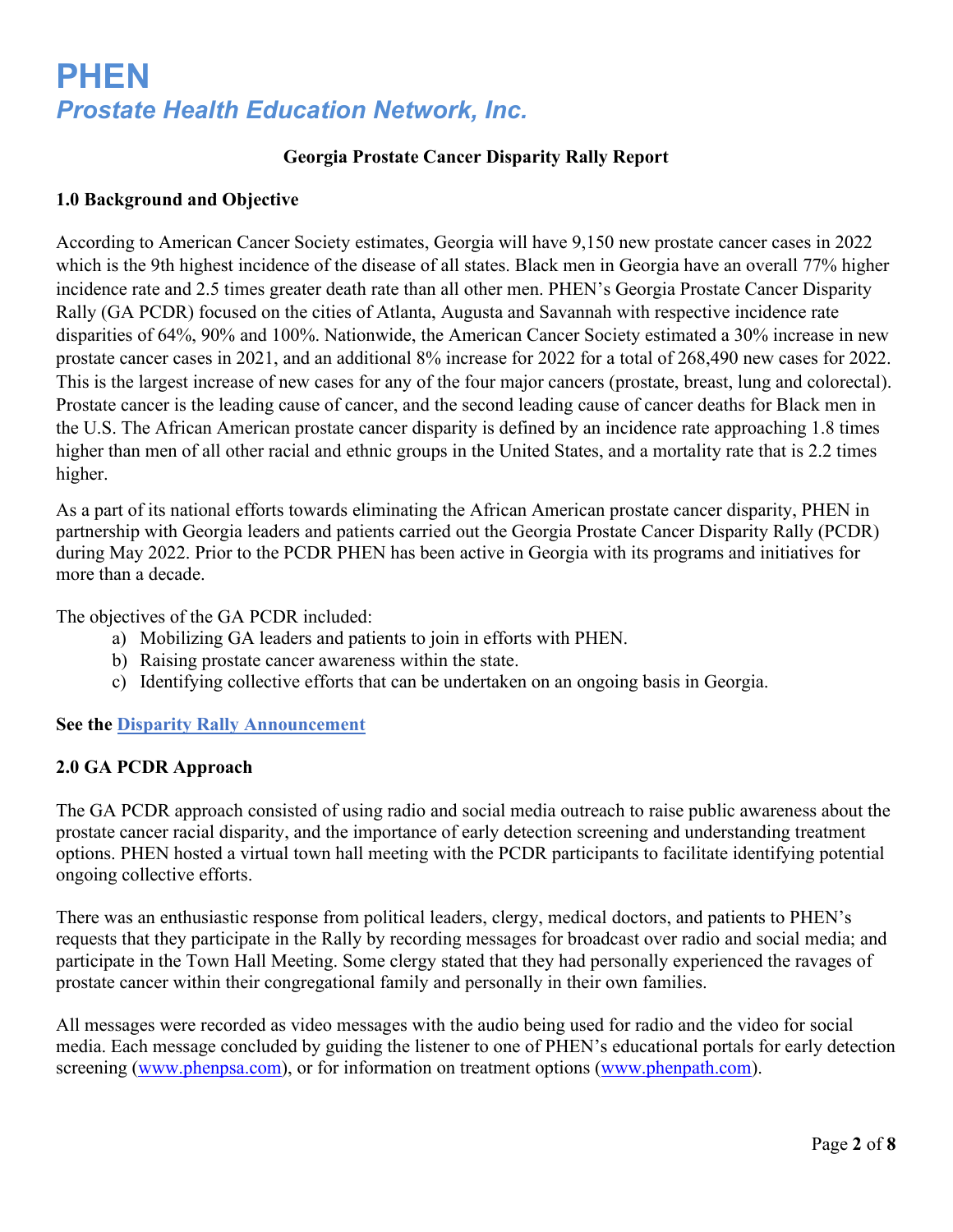### **GA PCDR Participants**

Participants either recorded a message for broadcast *(RM),* participated in the town hall meeting *(TH),* or both *(RM/TH).* The participants were:

Bishop Thomas L. Brown Sr. *(RM/TH)* Presiding Prelate, Christian Methodist Episcopal Church 6<sup>th</sup> Dist. Atlanta

Dr. Millard Collier *(RM/TH)* Family Medicine Specialist Atlanta West Primary Care Associates Lithia Spring

Rev. Dr. Gregory V. Eason *(RM)* Pastor, Flipper Temple A.M.E. Church Atlanta

Dr. Ashanda R. Esdaille (*TH*) Urologic Oncology Fellow University of Wisconsin Wisconsin

Mr. Thomas A. Farrington *(RM/TH)* PHEN President, Boston, MA

Rev. Augusta H. Hall Jr. *(RM)* Bethel A.M.E. Church Augusta

Grant Hill *(RM)* Atlanta Hawks Executive NBA Hall of Fame Player Atlanta

Mr. Milton J. Little, Jr. *(RM/TH)* President and CEO United Way of Atlanta Atlanta

Mr. Bill Lyght *(RM)* PHEN Network Member Savannah

Mr. Keith Millner *(RM/TH*) Chairman, 100 Black Men of Atlanta Atlanta

Representative, Billy Mitchell *(RM)* President, National Black Caucus of State Legislators Atlanta

Rev. Dr. Kevin Murriel *(RM)* Pastor, Cascade United Method Church Atlanta

Mr. Harold Oglesby *(RM/TH)* President, 100 Black Men of Savannah Savannah

Mr. Glen Pate *(RM)* PHEN Network Member Augusta

Dr. Martin G. Sanda *(RM/)* Chair of the Department of Urology, Emory University Atlanta

Dr. Thomas E. Shook *(RM/TH)* Urological Association of Savannah Savannah

Dr. D. Ronald Spearman *(RM/TH)* Primary Care Physician (Retired) Augusta

Dr. Martha K. Terris *(RM/TH)*  Chair in Urology, Augusta University, Medical College of Georgia Augusta

**The recorded messages are available at:<https://phentv.com/phen-rally/>**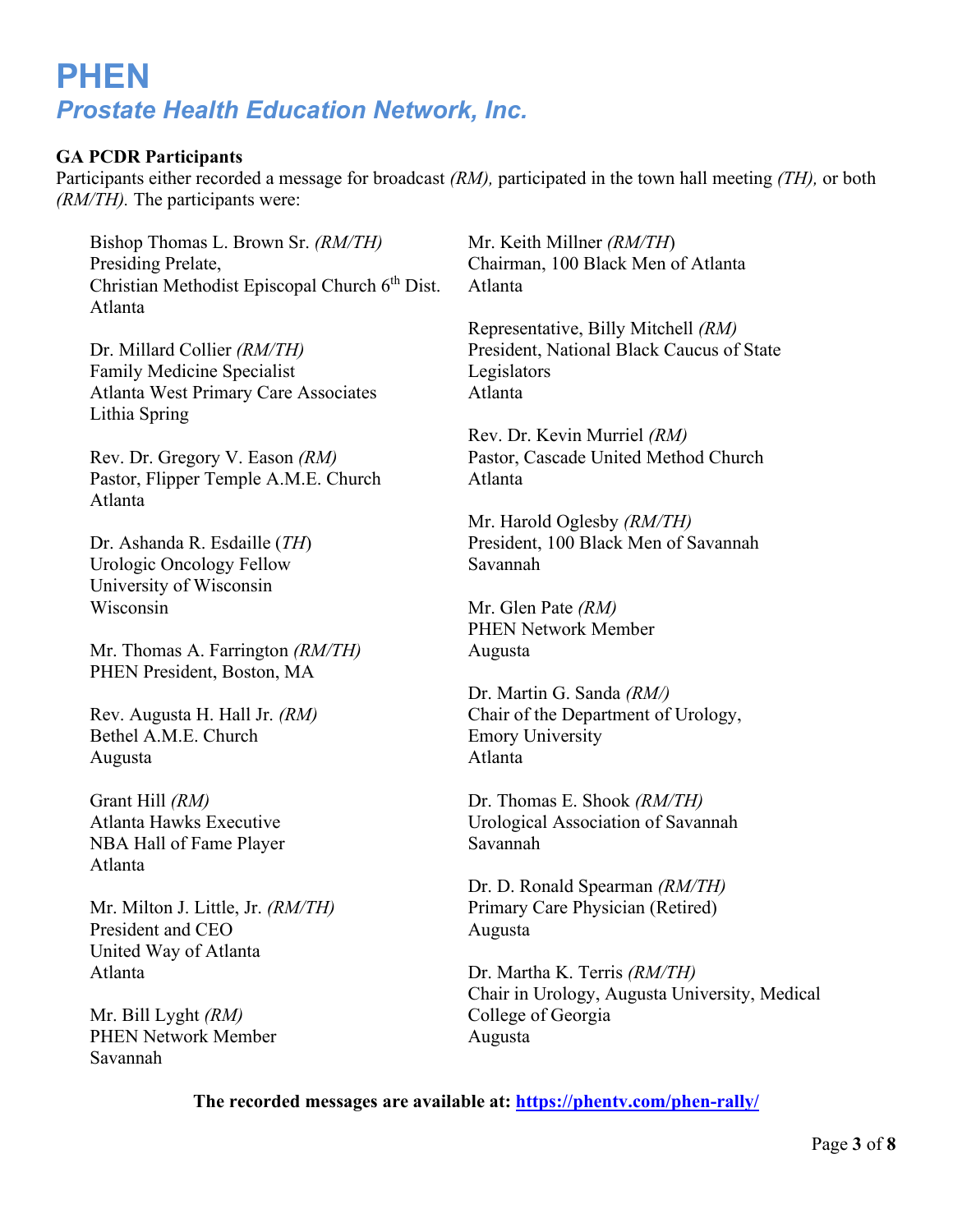### **3.0 Radio and Social Media Outreach**

PHEN purchased a total of 552+ radio spots for a combination of 60, 30 and 15 second messages to be broadcast to the public over these stations:

| Atlanta:              | Savannah:        | Augusta:         |
|-----------------------|------------------|------------------|
| $\bullet$ WCLK - 91.9 | • WTYB - $104.9$ | • WKSP - $96.3$  |
| • WAMJ - $102.9$      | • WEAS $-104.9$  | • WBBQ - $104.3$ |
| • WPZE - $102.5$      |                  |                  |
| • WVEE - $103.3$      |                  |                  |

#### **\*Reports from these radio stations showed that the paid messages reached a total of 742,625 people. \***

In addition, the messages were broadcast as unpaid public service announcements (PSAs) over these same stations. While the stations do not provide information on people reached with public service announcements it can be assumed that more than 742,625 people were reached.

Radio interviews included:

- May 17<sup>th</sup> WEAS/WTYB with PHEN President Thomas Farrington and host DJ Rax.
- May  $17<sup>th</sup>$  WAOK with PHEN President Thomas Farrington and host Derrick Boazman.
- June 4<sup>th</sup> WEAS Family Reunion 10<sup>th</sup> annual event at Daffin Park in Savannah. PHEN representative Ray Fuller and a member of a Savannah A.M.E., Church Sons of Allen representative were present; however, the event was canceled due to inclement weather. Even though the Family Reunion event did not happen as planned, WTYB/WEAS supported the PHEN Georgia Disparity Rally communications campaign by increasing the number of radio spots to be aired. This bonus schedule will run June 13-18 for an additional 30 spots. WEAS also interviewed Ray Fuller.

A news release was distributed to various media outlets.

The **social media** outreach has consisted of PHEN promoting the video recorded messages over Facebook to a GA focused audience which has reached more than **360,056.** This effort is ongoing, and the recorded messages will be used to support ongoing efforts in Georgia.

**Summary of people reached with the awareness campaign:**

Radio Stations Paid Messages Reach 742,625 Social Media Paid Reach 360,056 **Total Reach 1,102,681**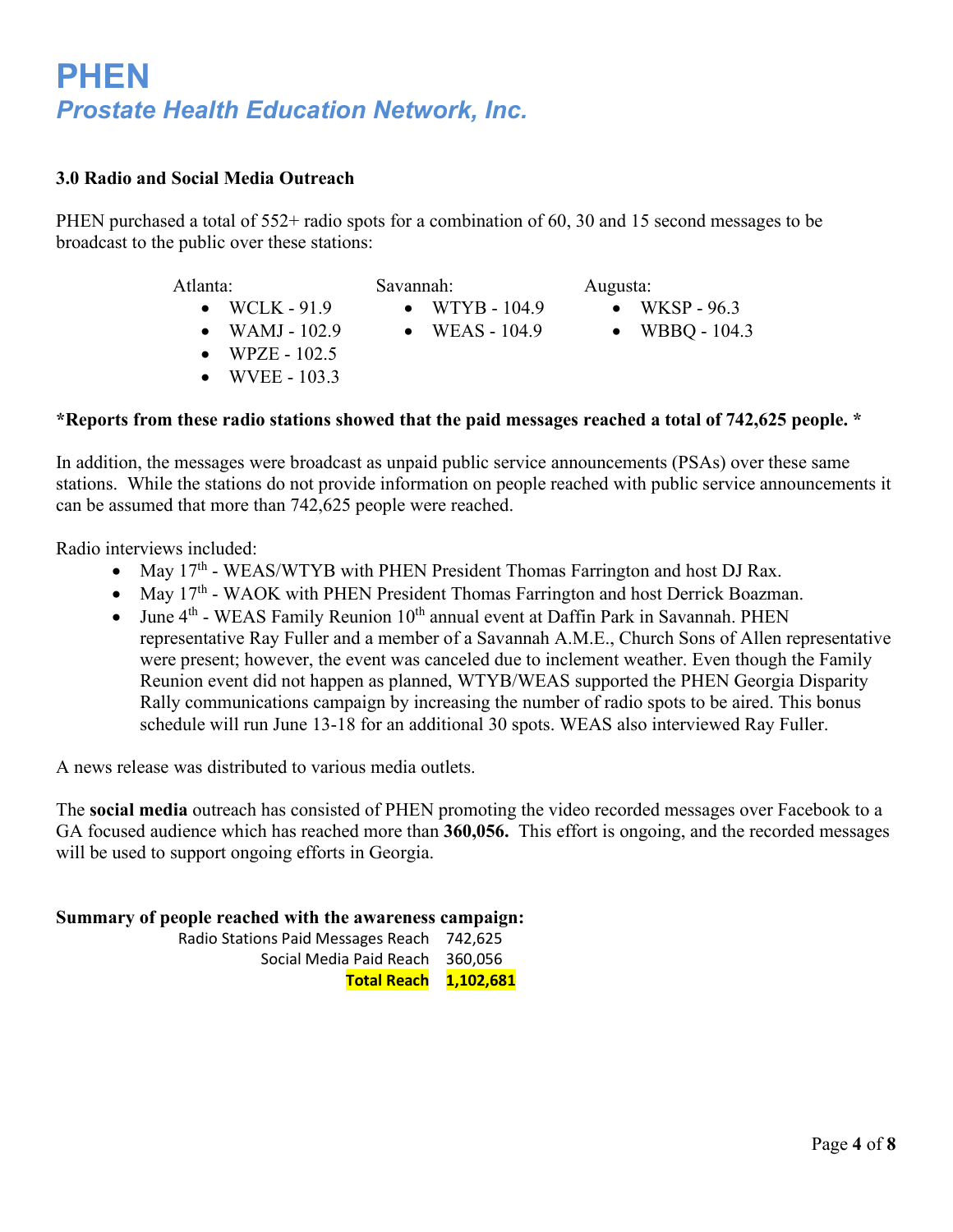### **5.0 Town Hall Meeting**

The virtual town hall meeting was hosted on May 26<sup>th</sup> beginning at 6 pm ET. The participant panelists came together to discuss key factors contributing to the prostate cancer racial disparity, and to explore collaborative actions that can be undertaken in Georgia towards eliminating the disparity. **(See [Town Hall Meeting](https://conta.cc/3PDC9V3)  [Announcement\)](https://conta.cc/3PDC9V3)**

The town hall meeting was hosted as a Zoom webinar and attracted a live audience of 66 people. An energized audience joined via their questions. See the audience poll results attached.

### **Key areas of discussion focused on:**

- A need for Increased prostate cancer literacy: there is a need for prostate cancer educational awareness and educational tools to help people with literacy to improve self-ownership of the disease
- A need for more educational awareness efforts to help break the cultural silence/cycle on the prostate cancer disease within the Georgia African American community. An emphasis was placed on how African American men must share stories
- A need for intergenerational conversations on prostate health to educate young children and women
- A need for early detection screenings and more information which emphasize the benefits of early detection and importance of having regular prostate cancer medical exams.
- A need for more information to help African American patients understand treatments and managing survivorship issues
- Form partnerships between the medical community and local churches
- The church must be more aggressive on prostate cancer information gathering and sharing
- A need for more access to prostate health care costs. Costs prevent people from getting screened as well as, seek follow up visits once diagnosed with prostate cancer recurrence. There is a lack of financial resources for indigent care. At the University of Augusta, Medical College, one may qualify for Medicare or Medicaid retroactively. Their hospital has a payment plan and social worker(s).
- More prostate cancer community outreach programs are needed.

**[The Recorded Town Hall Meeting](https://phentv.com/aiovg_videos/georgia-prostate-cancer-disparity-rally-town-hall/)**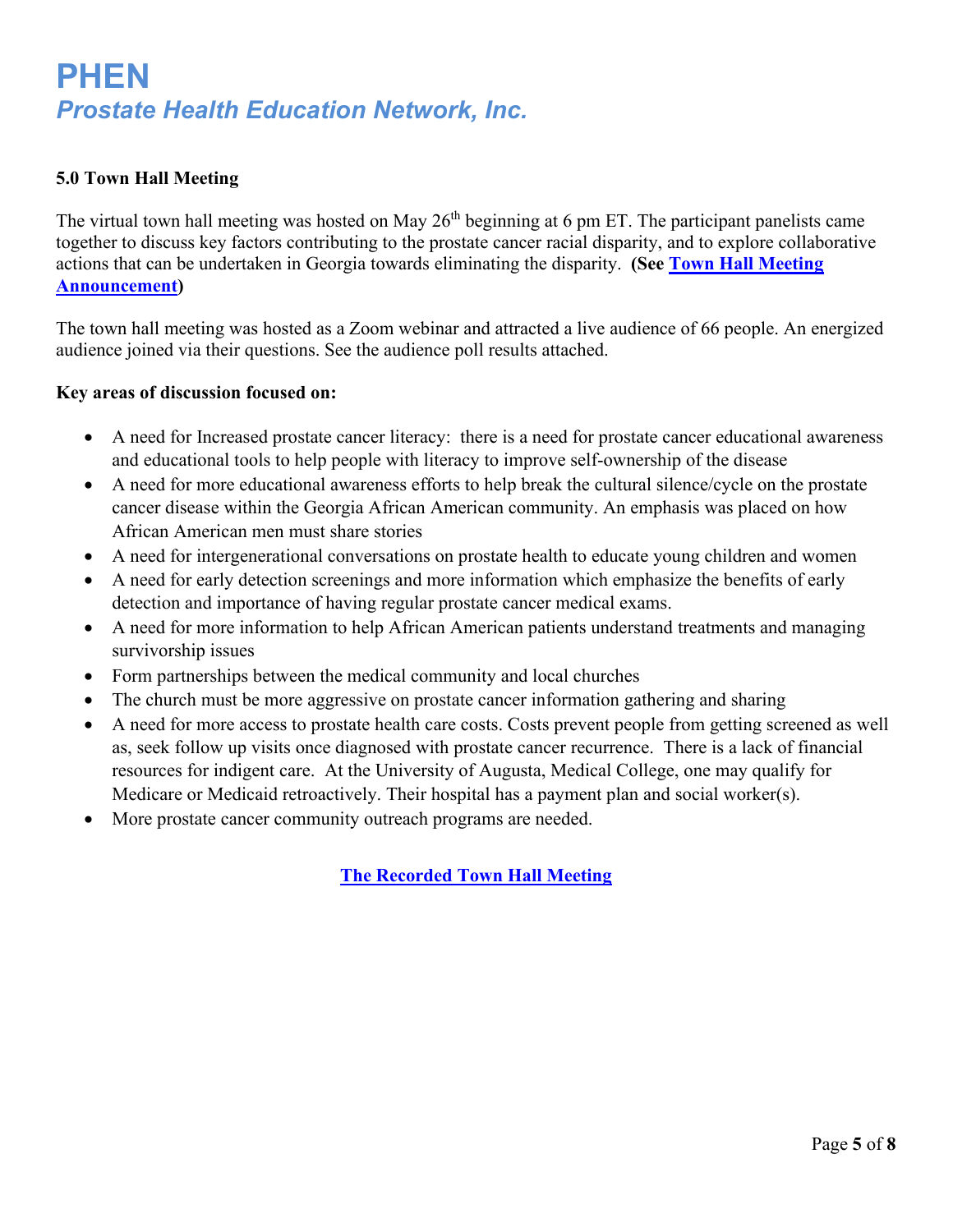### **6.0 Summary and Follow-Up**

PHEN's Georgia Prostate Cancer Disparity Rally was a broad effort that succeeded in mobilizing, and forming a coalition of clergy, elected officials, medical specialists, and patients around efforts towards eliminating the disparity. This is a significant accomplishment and a foundation that can be expanded for ongoing efforts.

Prostate cancer awareness outreach to the public through the voices of known and trusted local leaders was highly successful in reaching more than **1,102,681** people. Feedback received indicated that people were excited to hear from their leaders on this subject. This outreach approach is proven effective for future efforts.

The town hall meeting was effective in bringing together the PCDR participants in a format to share perspectives on efforts needed to eliminate the disparity. These discussions and thoughts represent a solid basis to formulate specific initiatives within Georgia towards eliminating the prostate cancer racial disparity within the state.

As a follow up to the GA PCDR, and at the request of Bishop Thomas Brown Sr., who committed during the discussion to sending the PHEN 2022 Father's Day Rally flyer to all C.M. E Churches of the Sixth Episcopal District, PHEN included the C.M. E Church logo and Juneteenth banner on its PHEN Father's Day Rally 2022 flyer in support of this effort.

Moreover, PHEN, the C.M.E. Church, and the United Way of Central Georgia, partnered to participate in the United Way of Central Georgia's Fatherhood Initiative webinar held on June 13, 2022. A program flyer for the event was also created for distribution with the logos of PHEN, the C.M.E. Church, and the United Way of Central Georgia.

PHEN will continue to work with survivors and leaders in the Georgia focused cities to mobilize prostate cancer awareness efforts with an objective of forming survivor support groups.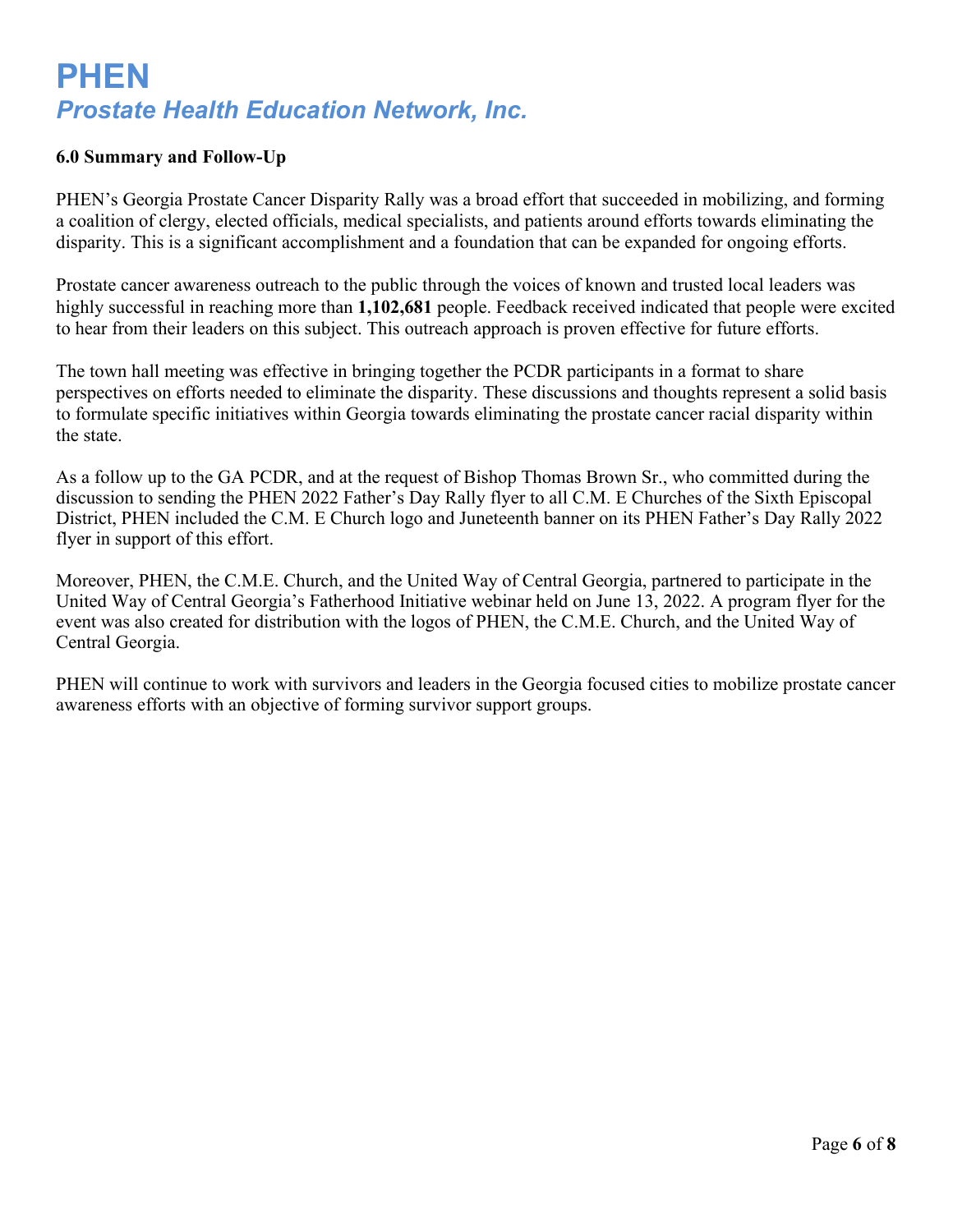

Town Hall Meeting Audience Poll Responses May 26, 2022

1.Did you enjoy the town hall meeting? 2. Were the factors presented as contributing to the racial disparity revealing to you?



3. Were you pleased with the approaches discussed to help eliminate the disparity?

4.Who do you think is the most critical in leading efforts towards eliminating the disparity?